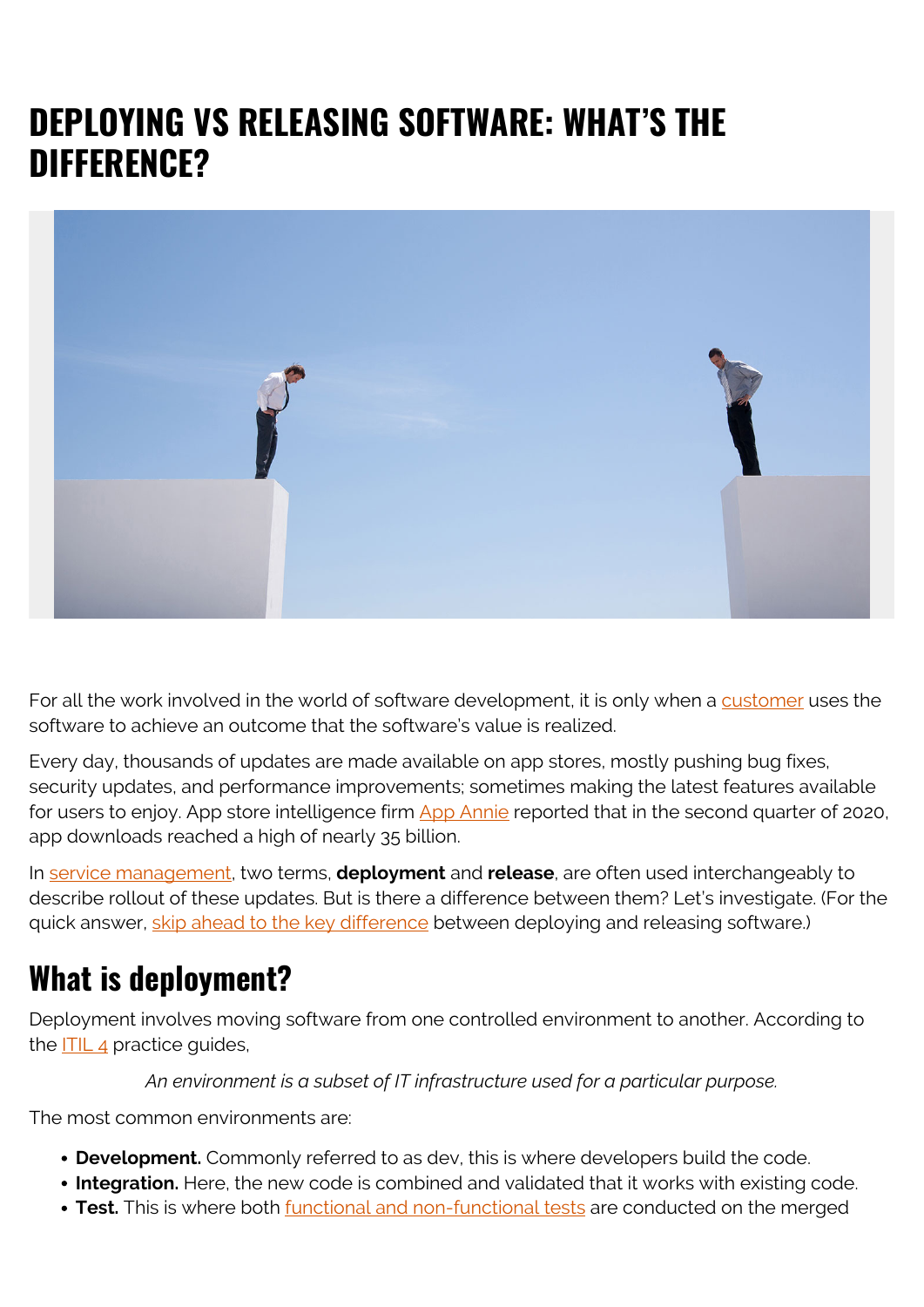code to confirm it meets organization and customer requirements.

- **Staging.** This environment is used to test the software using real data to validate it is ready for use.
- **Production.** Commonly referred to as prod, this is where the software is made available to users.

Deployment is generally considered the final stage of the **software development lifecycle (SDLC)**:



#### **Deployment activities**

The activities involved in **[deployment management](https://blogs.bmc.com/blogs/itil-release-deployment-management/)** include: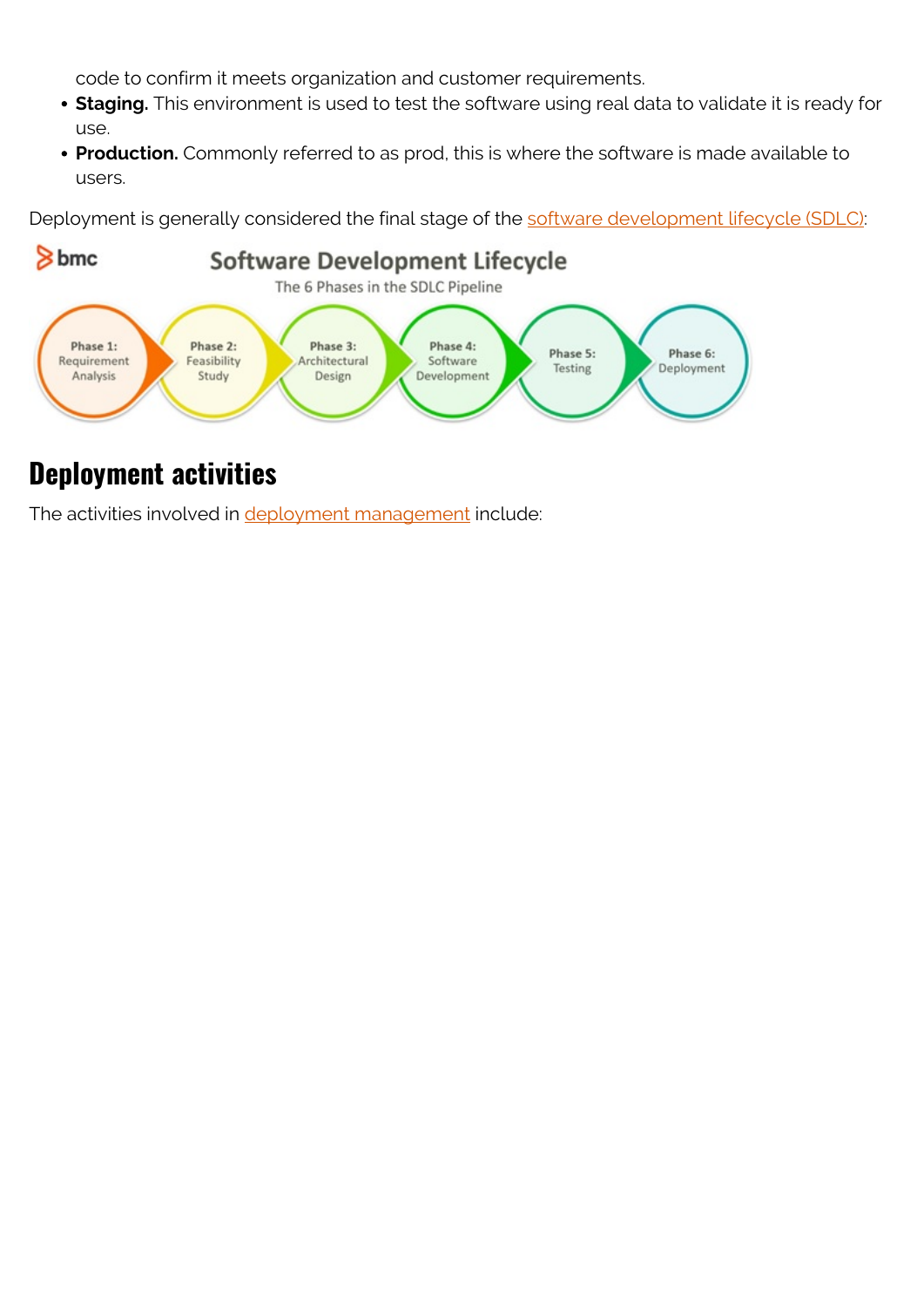



- 1. **Planning deployment**. Preparation tasks including authorization, alignment of resources, and scheduling.
- 2. **Verifying service components**. Unit and integration testing, with iterative fixing and retesting.
- 3. **Verifying target environments.** Validation to ensure that the host environments are ready for accepting the software packages.
- 4. **Executing deployment.** Pushing the software into the environment and conducting relevant system tests.
- 5. **Confirming deployment.** Acceptance testing to validate customer requirements are met. [Post](https://blogs.bmc.com/blogs/incident-postmortem/) [review and lessons learnt activities](https://blogs.bmc.com/blogs/incident-postmortem/) are also carried out here.

## **Deployment techniques**

Traditionally, deployments were carried out using what is termed a big-bang approach where all features are released in one go. But currently, due to technology and risk management, rolling or phased deployments are preferred through gradual release across the environment over a period of time.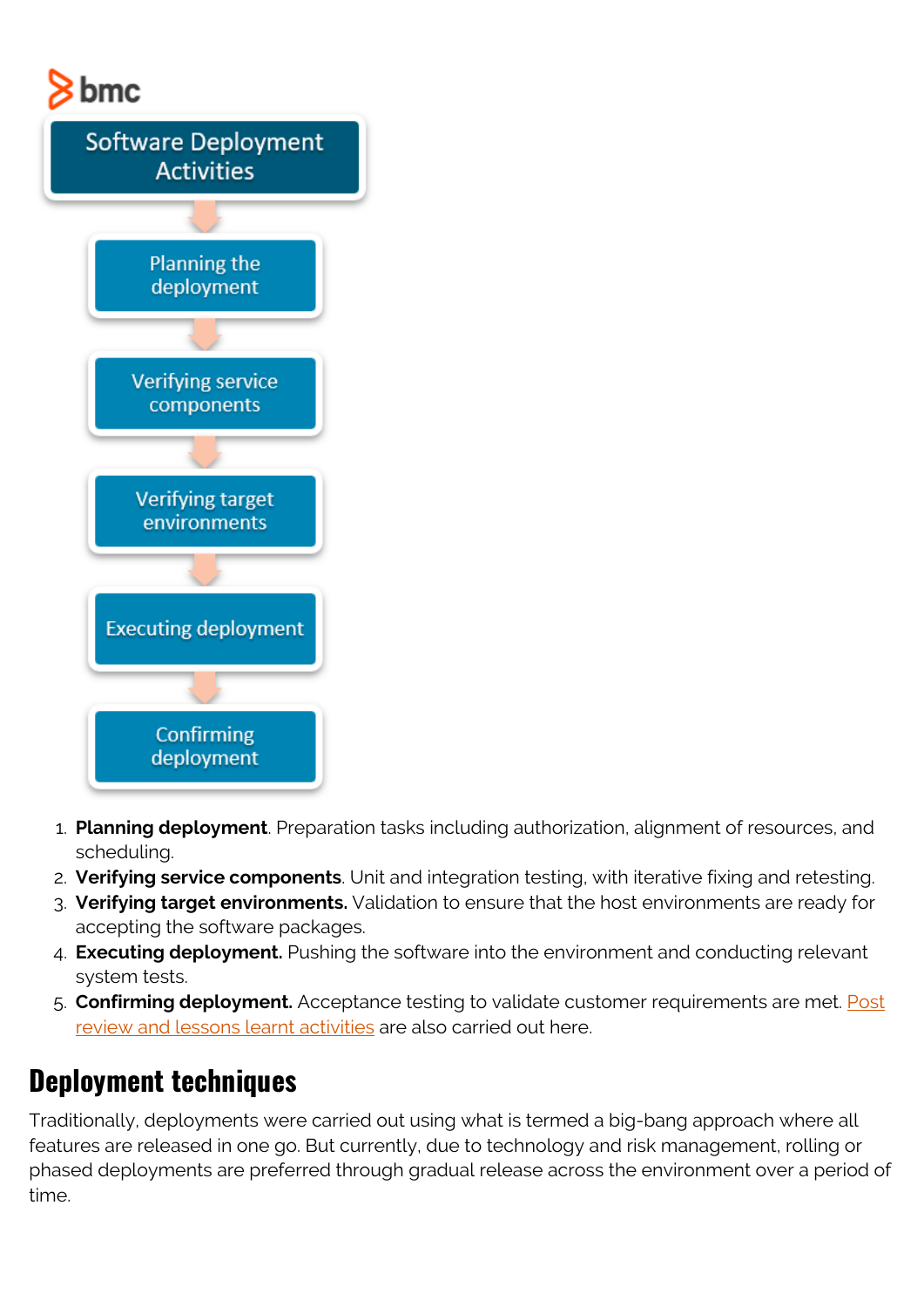One common technique used in deployment is the **[blue-green approach](https://blogs.bmc.com/blogs/blue-green-deployment/)**. Here, two identical but separate production environments are used, with the current code running on the 'blue' environment, and the new code being deployed on the 'green' environment. Traffic is then switched from blue to green, and the performance of the new service or features is then monitored. In case of a major hitch, traffic is switched back to blue (like a rollback), allowing for fixing and remedies without affecting customers significantly.

## **Improving deployment activities**

Deployment had been a challenging part of software development through the years, but lately has been made easier thanks to advances in practices such as DevOps. [CI/CD \(Continuous](https://blogs.bmc.com/blogs/what-is-ci-cd/) [Integration/Continuous Delivery or Deployment\)](https://blogs.bmc.com/blogs/what-is-ci-cd/) has resulted in faster deployment of software with fewer errors thanks in part to automation in integration, testing and deployment. Tools are fast becoming mainstream solutions in this area, such as:

- [Jenkins](https://jenkins.io/)
- [Chef](https://www.chef.io/)
- [Bamboo](https://www.atlassian.com/software/bamboo)
- [GitLab](https://about.gitlab.com/)

However, many organizations still use [manual change approvals](https://blogs.bmc.com/blogs/itil-change-enablement/) to trigger deployment to production environments, typically for two main reasons:

- To mitigate the risk involved in case live services are affected.
- To meet compliance needs.

## **What is software release?**

According to the [ISO/IEC 20000](https://www.iso.org/standard/74316.html) standard definition, a release is:

*A collection of one or more new or changed services or service components deployed into the live environment as a result of one or more changes.*

In other words, a release makes services and features available to users. More often than not, [release management](https://blogs.bmc.com/blogs/devops-release-management/) is more of a business responsibility than a technical responsibility. This is because the decisions on scheduling releases can be tied to business strategy from a revenue or portfolio management perspective.

A company can decide to release features based on an agreed marketing plan or stagger the releases to prevent cannibalizing existing products or to counter competitor activity. Features can also be released to different customers based on the company's product offerings, e.g. premium customers getting advanced functionalities.

#### **Release categories**

The most general categorization of releases is based on scope:

The terms **major and minor** are used to describe a release in relation to the significance of change in code, service, and features. For example, a **major release** could see a software moving from version 2.4 to 3.1, while a **minor release** could be from 2.2.1 to 2.2.2.